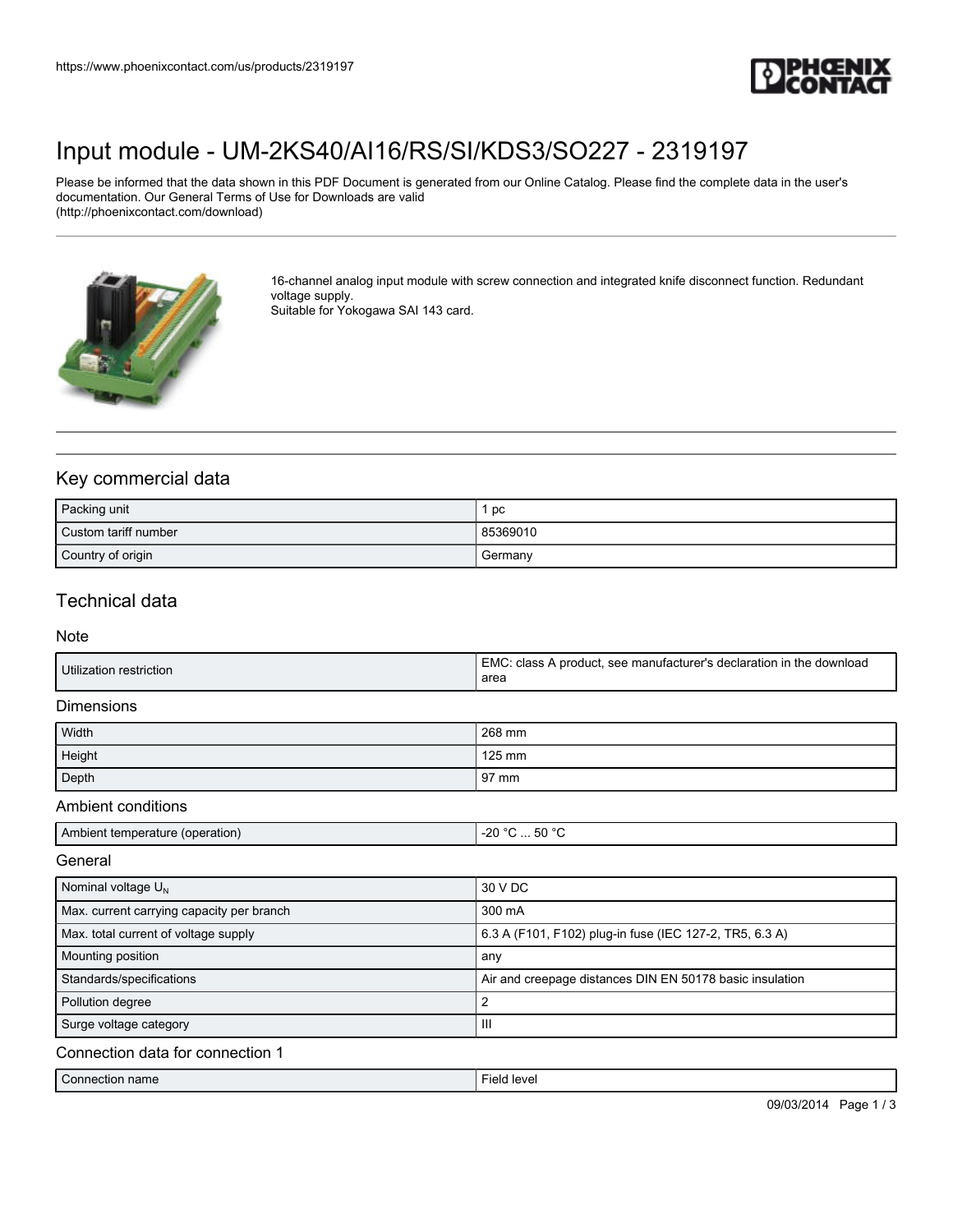

# [Input module - UM-2KS40/AI16/RS/SI/KDS3/SO227 - 2319197](https://www.phoenixcontact.com/us/products/2319197)

## Technical data

#### Connection data for connection 1

| Connection method                      | Screw connection      |
|----------------------------------------|-----------------------|
| Number of positions                    | 48                    |
| Conductor cross section solid min.     | $0.2$ mm <sup>2</sup> |
| Conductor cross section solid max.     | $4 \text{ mm}^2$      |
| Conductor cross section stranded min.  | $0.2 \text{ mm}^2$    |
| Conductor cross section stranded max.  | $2.5$ mm <sup>2</sup> |
| Conductor cross section AWG/kcmil min. | 24                    |
| Conductor cross section AWG/kcmil max  | 12                    |

#### Connection data for connection 2

| Connection name       | Control system level   |
|-----------------------|------------------------|
| Number of connections |                        |
| Connection method     | Yokogawa KS-compatible |
| Number of positions   | -40                    |

### Supported controller

| Controller        | ProSafe-RS<br>YOK,<br><b>OGAWA</b>           |
|-------------------|----------------------------------------------|
| suitable I/O card | <b>SAI143</b><br>$\sim$ $\sim$ $\sim$ $\sim$ |

### **Classifications**

#### eCl@ss

| eCl@ss 4.0 | 27250313 |
|------------|----------|
| eCl@ss 4.1 | 27250313 |
| eCl@ss 5.0 | 27250313 |
| eCl@ss 5.1 | 27250313 |
| eCl@ss 6.0 | 27069203 |
| eCl@ss 7.0 | 27069203 |
| eCl@ss 8.0 | 27069203 |

#### ETIM

| <b>ETIM 2.0</b> | EC001434 |
|-----------------|----------|
| ETIM 3.0        | EC001604 |
| ETIM 4.0        | EC001437 |
| <b>ETIM 5.0</b> | EC001437 |

### UNSPSC

| UNSPSC 6.01          | 30211824<br>$\sim$ |
|----------------------|--------------------|
| <b>UNSPSC 7.0901</b> | 21421<br>301'<br>ື |